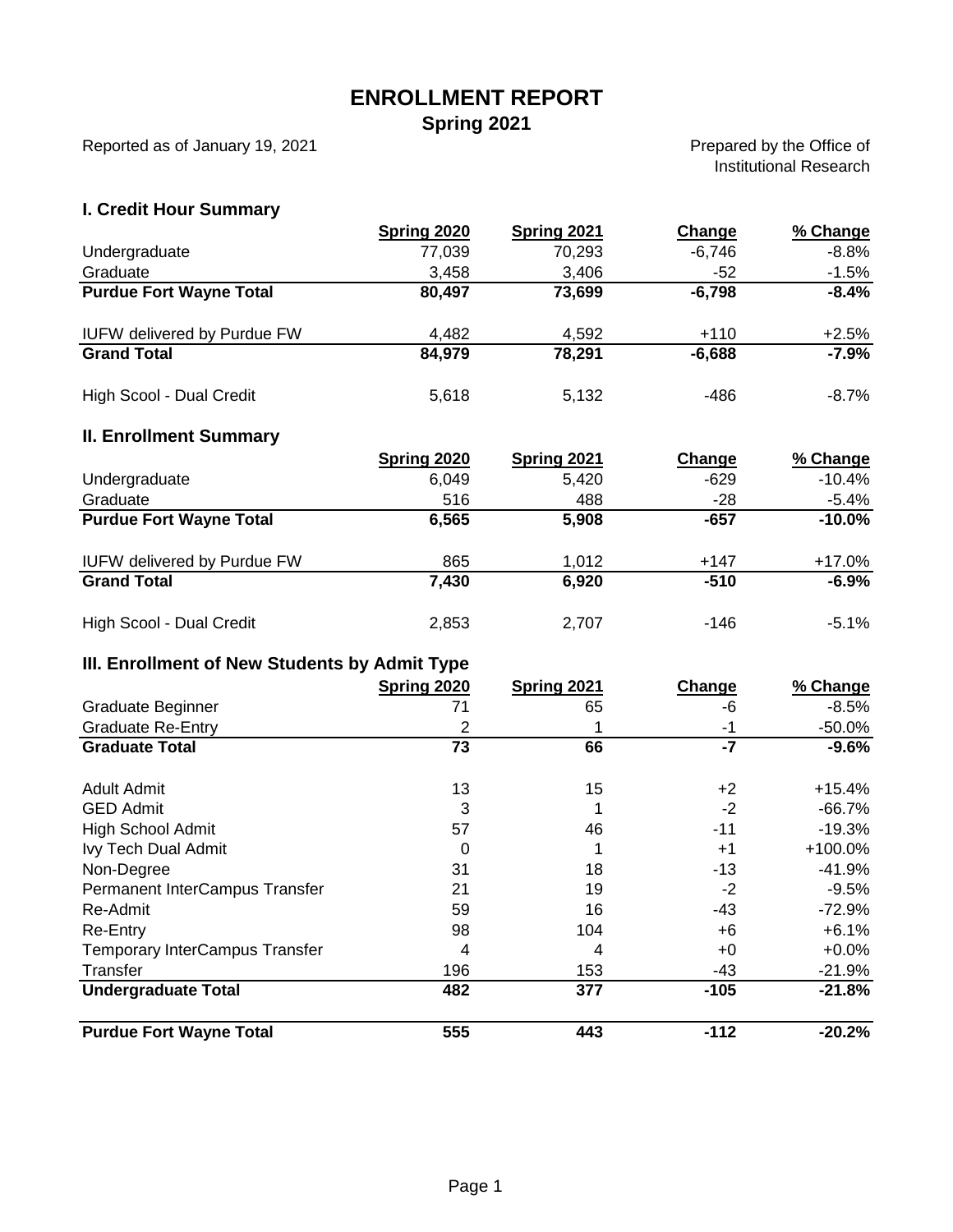#### **IV. Enrollment by Class Standing**

|                                    | Spring 2020 | Spring 2021 | Change | % Change  |
|------------------------------------|-------------|-------------|--------|-----------|
| New Freshman                       | 73          | 62          | -11    | $-15.1%$  |
| <b>Returning Freshman</b>          | 1,390       | 1,083       | $-307$ | $-22.1%$  |
| Sophomore                          | 1,305       | 1,191       | $-114$ | $-8.7\%$  |
| Junior                             | 1,138       | 1,220       | $+82$  | $+7.2%$   |
| Senior                             | 2,028       | 1,782       | -246   | $-12.1\%$ |
| <b>UG Non-Degree</b>               | 115         | 82          | $-33$  | -28.7%    |
| Graduate                           | 501         | 475         | -26    | $-5.2%$   |
| <b>Graduate Non-Degree</b>         | 15          | 13          | $-2$   | $-13.3%$  |
| <b>Purdue Fort Wayne Total</b>     | 6,565       | 5,908       | $-657$ | $-10.0%$  |
| <b>IUFW delivered by Purdue FW</b> | 865         | 1,012       | $+147$ | +17.0%    |
| <b>Grand Total</b>                 | 7,430       | 6,920       | $-510$ | $-6.9%$   |
| High Scool - Dual Credit           | 2,853       | 2,707       | $-146$ | $-5.1%$   |

## **V. Enrollment by Academic Unit**

|                                    | Spring 2020 | <b>Spring 2021</b> | Change | % Change  |
|------------------------------------|-------------|--------------------|--------|-----------|
| Arts and Sciences                  | 1,995       | 1,869              | $-126$ | $-6.3%$   |
| <b>Business</b>                    | 957         | 928                | $-29$  | $-3.0\%$  |
| Engineering Tech and Comp Sci      | 1,595       | 1,451              | $-144$ | $-9.0\%$  |
| <b>Health and Human Services</b>   | 164         |                    | $-163$ | -99.4%    |
| <b>Professional Studies</b>        | 1,120       | 984                | $-136$ | $-12.1%$  |
| Unit of Affiliated Programs        | 171         | 106                | -65    | $-38.0\%$ |
| Visual and Performing Arts         | 563         | 569                | +6     | $+1.1%$   |
| <b>Purdue Fort Wayne Total</b>     | 6,565       | 5,908              | $-657$ | $-10.0%$  |
| <b>IUFW delivered by Purdue FW</b> | 865         | 1,012              | $+147$ | $+17.0\%$ |
| <b>Grand Total</b>                 | 7,430       | 6,920              | $-510$ | $-6.9%$   |
| High Scool - Dual Credit           | 2,853       | 2,707              | $-146$ | $-5.1%$   |

## **VI. Credit Hours by Level and Residency**

|                                    | Spring 2020 | Spring 2021 | Change   | % Change  |
|------------------------------------|-------------|-------------|----------|-----------|
| <b>UG Resident</b>                 | 69,259      | 62,175      | $-7,084$ | $-10.2%$  |
| <b>UG Non-Resident</b>             | 3,268       | 2,606       | $-662$   | $-20.3%$  |
| <b>UG Ohio Reciprocity</b>         | 2,336       | 2,519       | $+183$   | +7.8%     |
| UG Midwest Student Exchange Prgi   | 2,176       | 2,917       | $+741$   | $+34.1%$  |
| UG Contiguous States Prgrm.        | 0           | 76          | +76      | $+100.0%$ |
| <b>GR Resident</b>                 | 2,320       | 2,505       | $+185$   | $+8.0%$   |
| <b>GR Non-Resident</b>             | 1,093       | 877         | $-216$   | $-19.8%$  |
| <b>GR Ohio Reciprocity</b>         | 45          | 24          | $-21$    | -46.7%    |
| <b>Purdue Fort Wayne Total</b>     | 80,497      | 73,699      | $-6,798$ | $-8.4%$   |
| <b>IUFW delivered by Purdue FW</b> | 4,482       | 4,592       | $+110$   | $+2.5%$   |
| <b>Grand Total</b>                 | 84,979      | 78,291      | $-6,688$ | $-7.9%$   |
| High Scool - Dual Credit           | 5,618       | 5.132       | -486     | $-8.7\%$  |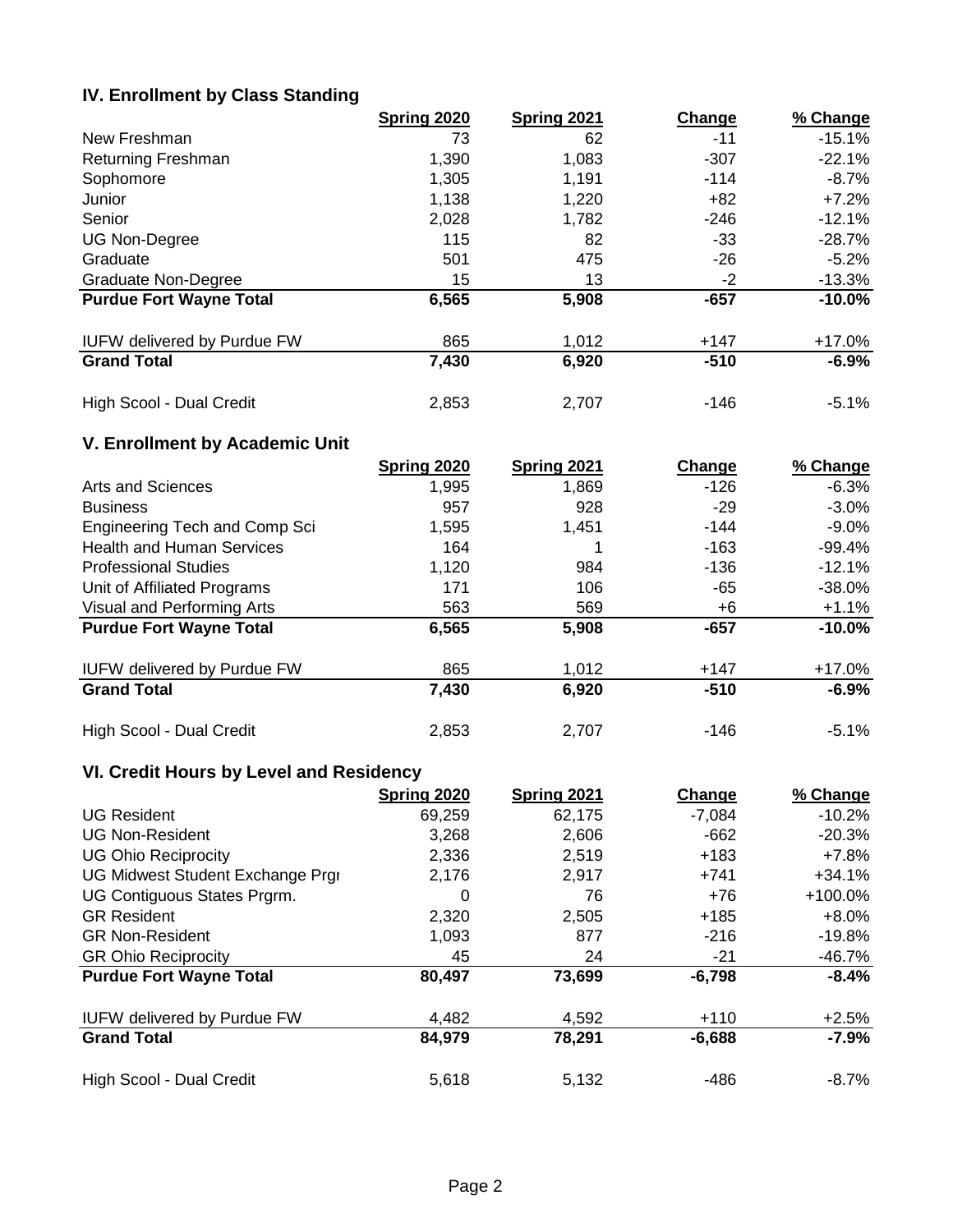# **VII. Enrollment by University**

|                                    | Spring 2020 | Spring 2021 | Change | % Change  |
|------------------------------------|-------------|-------------|--------|-----------|
| <b>Purdue University</b>           | 5,610       | 5,596       | $-14$  | $-0.2%$   |
| <b>Indiana University</b>          | 955         | 312         | $-643$ | $-67.3%$  |
| <b>Purdue Fort Wayne Total</b>     | 6,565       | 5,908       | -657   | $-10.0\%$ |
| <b>IUFW delivered by Purdue FW</b> | 865         | 1,012       | $+147$ | $+17.0\%$ |
| <b>Grand Total</b>                 | 7,430       | 6,920       | $-510$ | $-6.9%$   |
| High Scool - Dual Credit           | 2,853       | 2,707       | $-146$ | $-5.1\%$  |

# **VIII. Credit Hours by University**

|                                    | <b>Spring 2020</b> | <b>Spring 2021</b> | Change   | % Change |
|------------------------------------|--------------------|--------------------|----------|----------|
| <b>Purdue University</b>           | 69,389             | 70,299             | $+910$   | $+1.3%$  |
| <b>Indiana University</b>          | 11,108             | 3.400              | $-7,708$ | -69.4%   |
| <b>Purdue Fort Wayne Total</b>     | 80,497             | 73,699             | $-6,798$ | $-8.4%$  |
| <b>IUFW delivered by Purdue FW</b> | 4,482              | 4,592              | $+110$   | $+2.5%$  |
| <b>Grand Total</b>                 | 84,979             | 78,291             | $-6,688$ | $-7.9%$  |
| High Scool - Dual Credit           | 5,618              | 5.132              | -486     | $-8.7\%$ |

# **IX. Full Time Equivalent (FTE) by Level**

|                                    | Spring 2020 | Spring 2021 | Change | % Change |
|------------------------------------|-------------|-------------|--------|----------|
| Undergraduate                      | 5,136       | 4,686       | $-450$ | $-8.8%$  |
| Graduate                           | 288         | 284         | -4     | $-1.5%$  |
| <b>Purdue Fort Wayne Total</b>     | 5,424       | 4,970       | -454   | $-8.4%$  |
| <b>IUFW delivered by Purdue FW</b> | 299         | 306         | $+7$   | $+2.5%$  |
| <b>Grand Total</b>                 | 5,723       | 5,276       | -447   | $-7.8%$  |
| High Scool - Dual Credit           | 375         | 342         | -32    | $-8.7\%$ |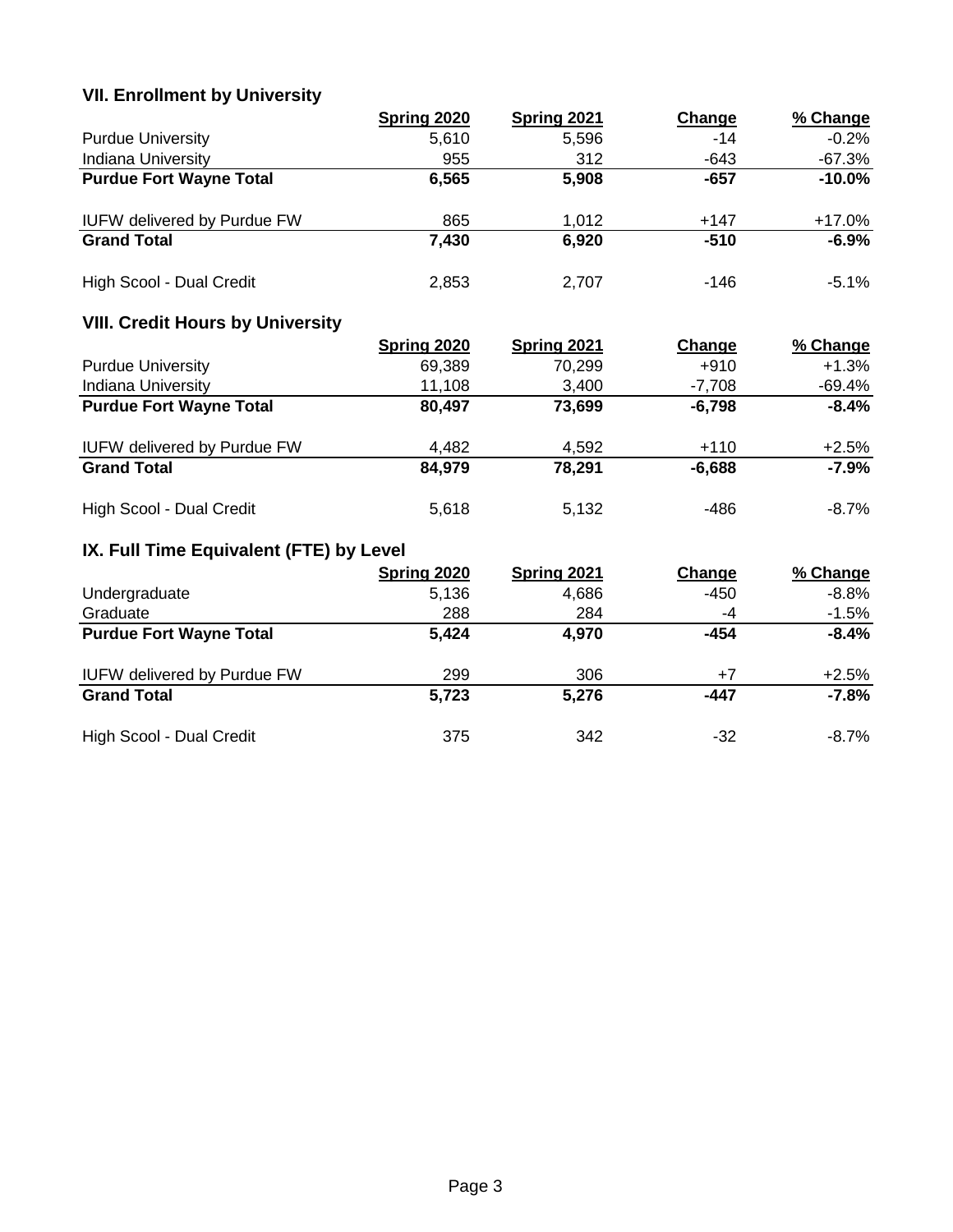#### **X. Enrollment by Major Department**

|                                  |                                          | Spring 2020 | <b>Spring 2021</b> | Change        | % Change            |
|----------------------------------|------------------------------------------|-------------|--------------------|---------------|---------------------|
| Arts and Sciences                | Anthropology and Sociology               | 65          | 59                 | -6            | $-9.2%$             |
|                                  | Arts and Sciences Spec Student           | 1           | 1                  | $+0$          | $+0.0%$             |
|                                  | Biology                                  | 382         | 363                | -19           | $-5.0%$             |
|                                  | Chemistry                                | 76          | 70                 | -6            | $-7.9%$             |
|                                  | Communication                            | 167         | 158                | -9            | $-5.4%$             |
|                                  | <b>Communication Sci &amp; Disorders</b> | 84          | 101                | $+17$         | $+20.2%$            |
|                                  | English and Linguistics                  | 152         | 140                | $-12$         | $-7.9%$             |
|                                  | <b>General Studies</b>                   | 396         | 260                | $-136$        | $-34.3%$            |
|                                  | <b>Graduate School Transfers</b>         | 1           | 8                  | $+7$          | +700.0%             |
|                                  | History                                  | 93          | 104                | $+11$         | $+11.8%$            |
|                                  | Intl Language and Cul Studies            | 18          | 16                 | $-2$          | $-11.1%$            |
|                                  | <b>Mathematical Sciences</b>             | 116         | 109                | $-7$          | $-6.0%$             |
|                                  | Physics                                  | 54          | 64                 | $+10$         | $+18.5%$            |
|                                  | <b>Political Science</b>                 | 91          | 90                 | $-1$          | $-1.1%$             |
|                                  | Psychology                               | 299         | 326                | $+27$         | $+9.0%$             |
|                                  | <b>Total</b>                             | 1,995       | 1,869              | $-126$        | $-6.3%$             |
| <b>Business</b>                  | Accounting                               | 150         | 144                | -6            | $-4.0%$             |
|                                  | <b>Business Administration</b>           | 244         | 247                | $+3$          | $+1.2%$             |
|                                  | <b>Economics and Finance</b>             | 132         | 133                | $+1$          | $+0.8%$             |
|                                  | Management and Marketing                 | 431         | 404                | -27           | $-6.3%$             |
|                                  | <b>Total</b>                             | 957         | 928                | $-29$         | $-3.0%$             |
| Engineering Tech and Comp Sci    | Civil/Mechanical Engineering             | 258         | 262                | $+4$          | $+1.6%$             |
|                                  | <b>Computer Science</b>                  | 357         | 347                | $-10$         | $-2.8%$             |
|                                  | Electrical/Computer Engr                 | 182         | 138                | $-44$         | $-24.2%$            |
|                                  | Organizational Leadership                | 259         | 202                | $-57$         | $-22.0%$            |
|                                  | School of Polytechnic                    | 539         | 502                | $-37$         | $-6.9%$             |
|                                  | <b>Total</b>                             | 1,595       | 1,451              | $-144$        | $-9.0%$             |
| <b>Health and Human Services</b> | <b>Dental Education</b>                  | 35          | 1                  | $-34$         | $-97.1%$            |
|                                  | Med Imaging and Radiologic Sci           | 19          | 0                  | $-19$         | $-100.0%$           |
|                                  | Nursing                                  | 110         | 0                  | $-110$        | $-100.0%$           |
|                                  | <b>Total</b>                             | 164         | 1                  | $-163$        | $-99.4%$            |
| <b>Professional Studies</b>      | Criminal Justice & Pub Admin             | 193         | 146                | $-47$         | $-24.4%$            |
|                                  | Hospitality and Tourism Mgmt             | 56          | 47                 | -9            | $-16.1%$            |
|                                  | <b>Human Services</b>                    | 201         | 174                | -27           | $-13.4%$            |
|                                  | School of Education                      | 670         | 617                | $-53$         | $-7.9%$             |
|                                  | <b>Total</b>                             | 1,120       | 984                | $-136$        | $-12.1%$            |
| Unit of Affiliated Programs      | <b>Collegiate Connection</b>             | 2,853       | 2,707              | $-146$        | $-5.1%$             |
|                                  | <b>Student Success &amp; Transitions</b> | 171         | 106                | $-65$         | $-38.0%$            |
|                                  | <b>Total</b>                             | 3,024       | 2,813              | -211          | $-7.0%$             |
| Visual and Performing Arts       | Art and Design                           | 280         | 270                | $-10$         | $-3.6%$             |
|                                  | School of Music                          |             | 248                | $+27$         |                     |
|                                  |                                          | 221<br>62   |                    |               | $+12.2%$            |
|                                  | Theatre<br><b>Total</b>                  | 563         | 51<br>569          | $-11$<br>$+6$ | $-17.7%$<br>$+1.1%$ |
|                                  | <b>Purdue Fort Wayne Total</b>           | 9,418       | 8,615              | $-803$        | $-8.5%$             |
|                                  |                                          |             |                    |               |                     |
|                                  | IUFW delivered by Purdue FW              | 865         | 1,012              | $+147$        | $+17.0%$            |
|                                  | <b>Grand Total</b>                       | 10,283      | 9,627              | -656          | -6.4%               |